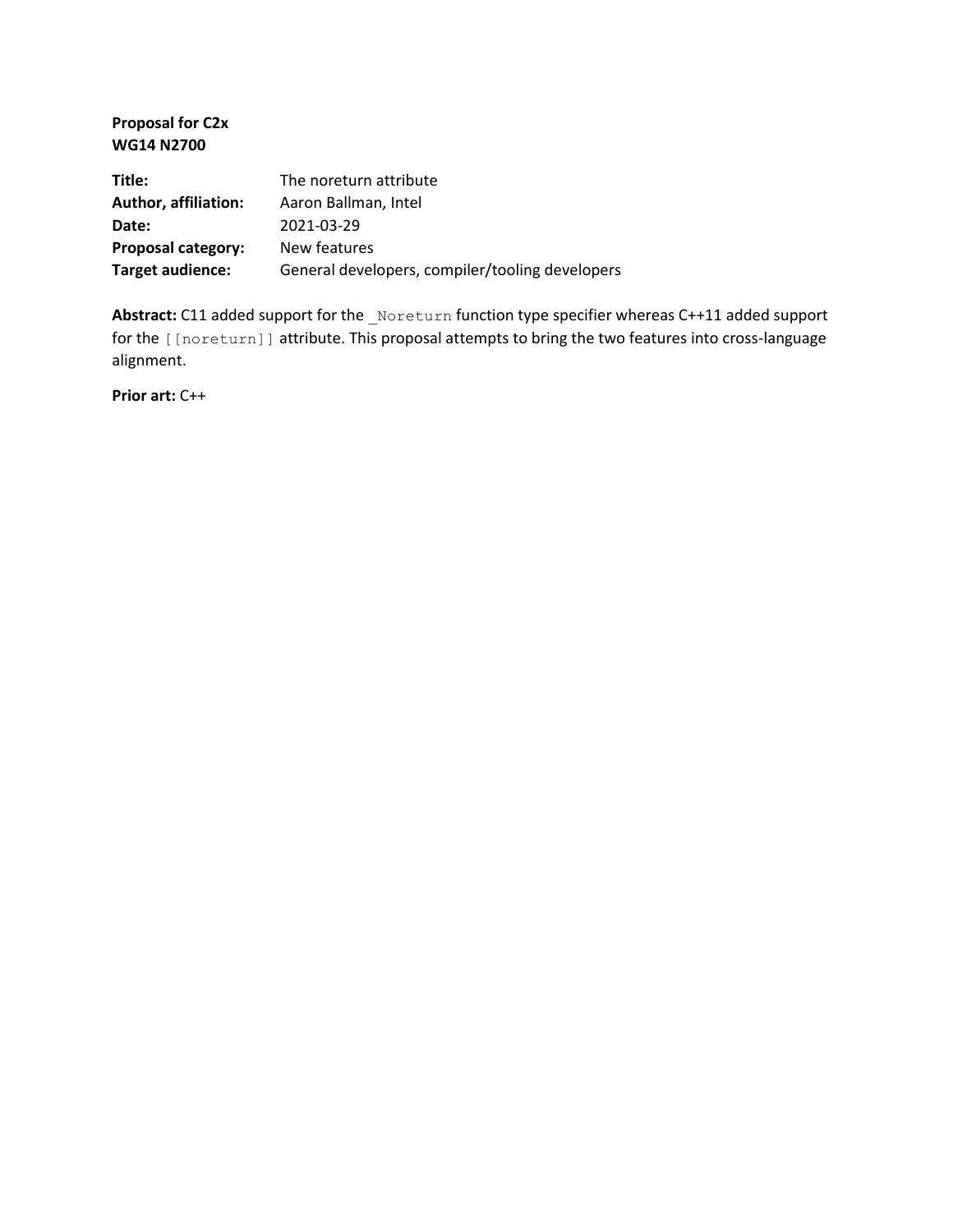# The noreturn attribute

Reply-to: Aaron Ballman (aaron@aaronballman.com) Document No: N2700 Date: 2021-03-29

# Summary of Changes

## N2700

• Proposes deprecating Noreturn and noreturn when adding [[noreturn]].

## N2410

• Original proposal.

## Introduction

Some functions are defined to never return back to the caller. For instance, functions that terminate the program by calling abort () or  $Exit()$ , or functions that call longjmp() to resume execution elsewhere. There are advantages to program readability and performance when the user is able to mark these functions as not returning. To support this case, C++11 adopted an attribute spelled [[noreturn]] in 2008 [WG21 N2761], while C11 adopted a function specifier spelled Noreturn to do the same in 2010 [N1478].

# Rationale

Now that C2x has support for attributes using the same syntax as C++ [N2269], the Noreturn function specifier may be a point of confusion for users, especially ones who write function declarations in a header file included in both a C and C++ translation unit. The Noreturn keyword will not be known to a C++ implementation and the [[noreturn]] attribute will not be known to a C implementation, despite the semantics of the concept being the same between languages.

# Proposal

This paper proposes adding a new attribute, spelled [[noreturn]] and deprecates use of Noreturn. N2410 attempted to specify Noreturn to be a predefined macro that expands to [[noreturn]] and change the definition of the noreturn macro <stdnoreturn.h> to do the same. However, because Noreturn is a function specifier, we cannot migrate user code in this way because the potential exists to break code. Consider the following conforming C17 declaration:

```
void Noreturn func(void);
```
If Noreturn (or the noreturn macro from <stdnoreturn.h>) were to expand to [[noreturn]] when written in this position, the declaration would become invalid because [[noreturn]] applies to function declarations but is written as applying to the void return type instead.

## [[noreturn]]

This paper proposes adding a new attribute spelled [[noreturn]]. The [[noreturn]] attribute is used to specify that a function does not return execution to its caller. It has the same semantics as the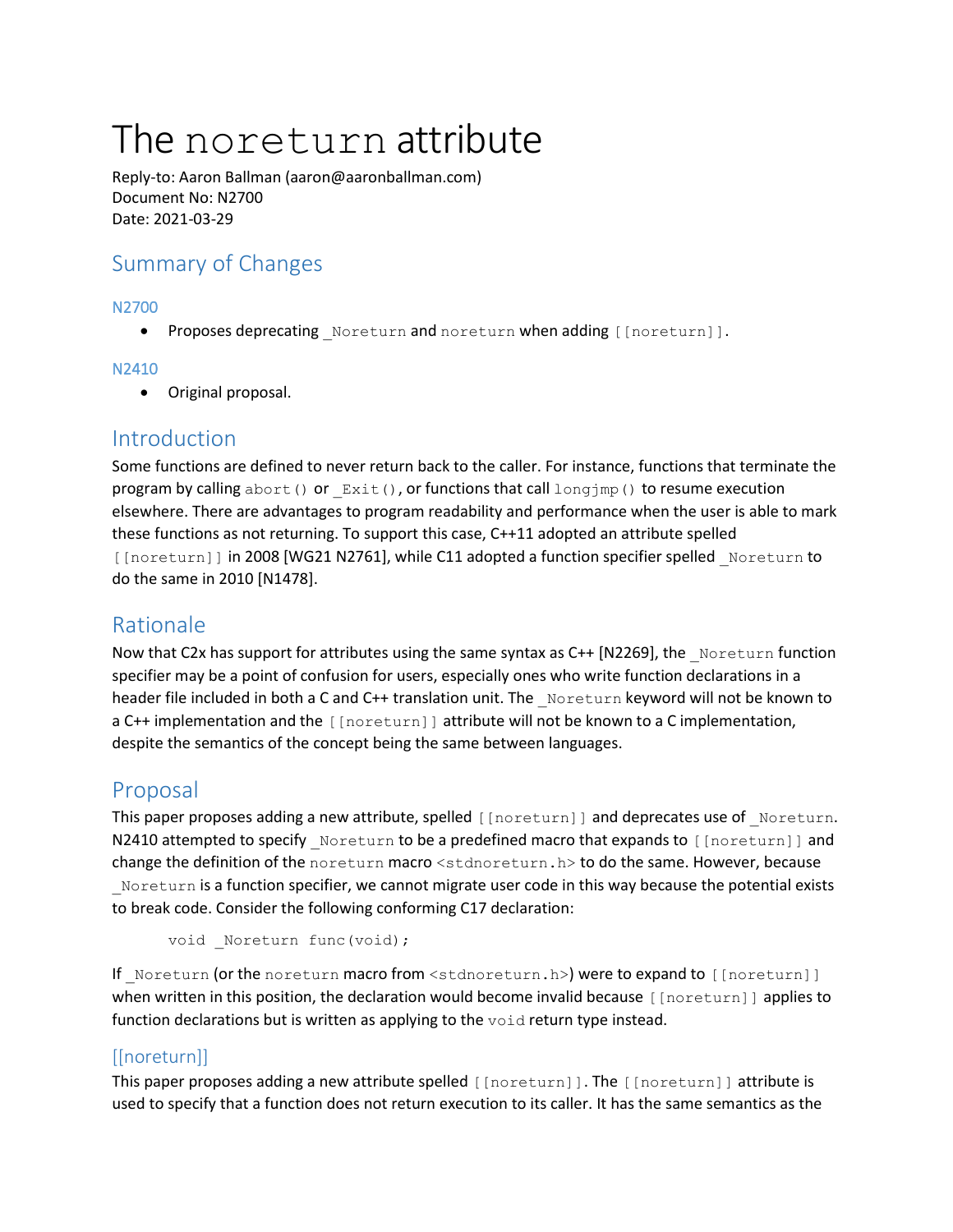current Noreturn function specifier in that it is undefined behavior to return from a function marked [[noreturn]], with the recommendation that implementations diagnose such a situation.

### \_Noreturn

The Noreturn function specifier keyword is being deprecated by this proposal.

## noreturn and <stdnoreturn.h>

The noreturn macro and <stdnoreturn.h> headers are being deprecated by this proposal. The noreturn macro continues to expand to Noreturn.

## Standard library interfaces

The standard library interfaces that currently use the Noreturn keyword will instead use the [[noreturn]] attribute.

## Proposed Wording

The wording proposed is a diff from N2596. Green text is new text, while red text is deleted text.

Modify 6.7.4p8: *Drafting note: the cross reference is to let the reader know there's a replacement already available.*

A function declared with a \_Noreturn function specifier shall not return to its caller. The \_Noreturn function specifier is an obsolescent feature (6.7.11.6).

Delete 6.7.4p12:

#### EXAMPLE 2

```
Noreturn void f () {
        abort<del>(); // o</del>k
}
Noreturn void g (int i) \frac{1}{2} // causes undefined behavior if i \leq 0if (i \rightarrow 0) abort();
\ddot{}
```
Add a new subclause after 6.7.11.5:

*Drafting note: I would like the UB in paragraph 2 to be the C equivalent of C++'s "ill-formed, no diagnostic required" so that it's clear that this isn't just your garden variety UB. The example was extended from the previous example to clarify that "appears to be capable" also applies to non-void return types. Also, this drafting takes N2557 into account and does not add a restriction on appearing multiple times in an attribute list.*

#### **6.7.11.6 The noreturn attribute**

#### **Constraints**

1 The noreturn attribute shall be applied to the identifier in a function declaration. No attribute argument clause shall be present.

#### **Semantics**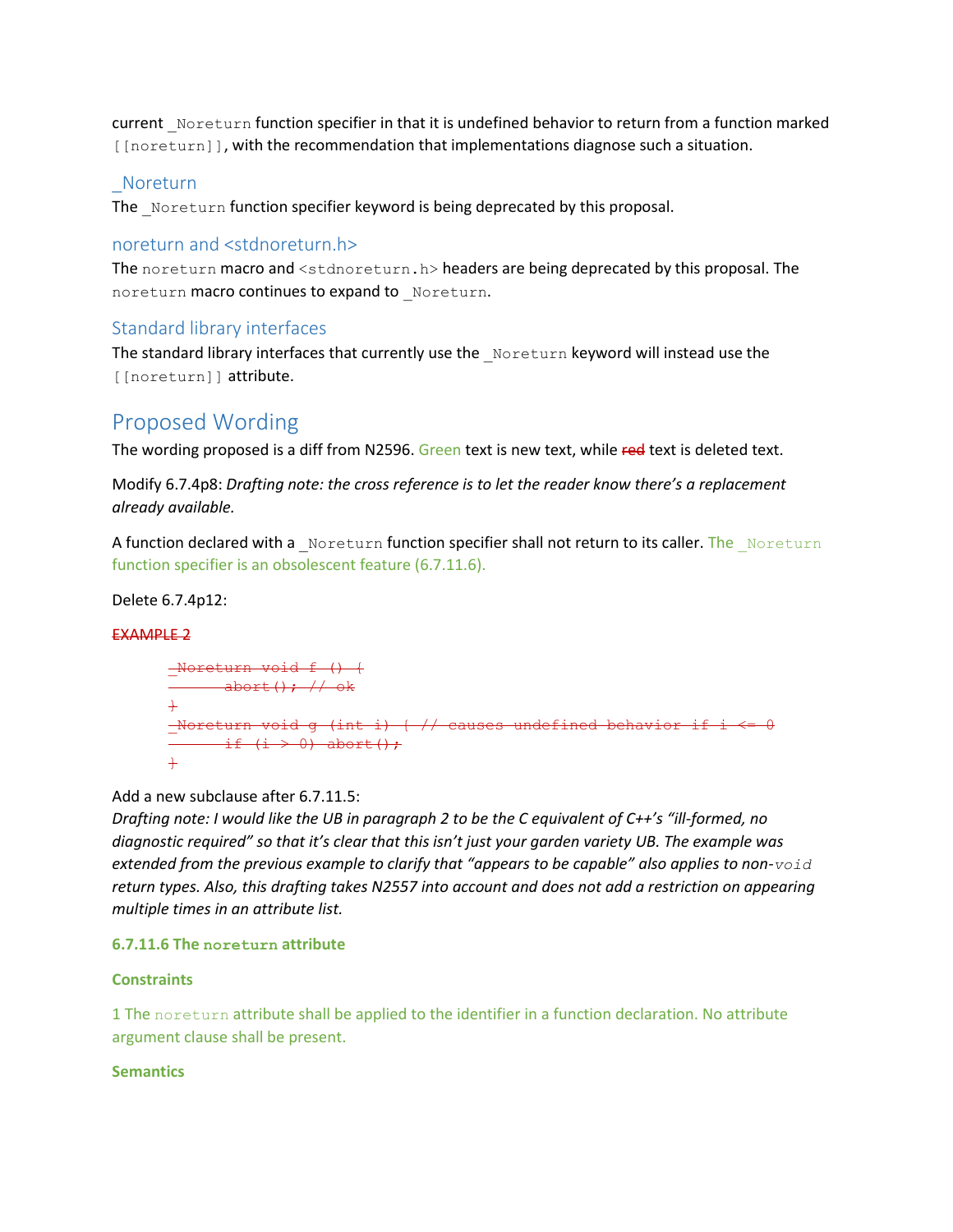2 The first declaration of a function shall specify the noreturn attribute if any declaration of that function specifies the noreturn attribute. If a function is declared with the noreturn attribute in one translation unit and the same function is declared without the noreturn attribute in another translation unit, the behavior is undefined.

3 If a function  $f$  is called where  $f$  was previously declared with the noreturn attribute and  $f$  eventually returns, the behavior is undefined.

#### **Recommended Practice**

4 The implementation should produce a diagnostic message for a function declared with a noreturn attribute that appears to be capable of returning to its caller.

#### 5 EXAMPLE 1

```
[[noreturn]] void f(void) {
    abort(); // ok
}
[[noreturn]] void g(int i) { // causes undefined behavior if i \leq 0if (i > 0) abort(i);
}
[[noreturn]] int h(void);
```
Implementations are encouraged to diagnose the definition of  $g(t)$  because it is capable of returning to its caller. Implementations are similarly encouraged to diagnose the declaration of h() because it appears capable of returning to its caller due to the non-void return type.

#### Modify 7.13.2.1p1:

```
#include <setjmp.h>
  -Noreturn[[noreturn]] void longjmp(jmp buf env, int val);
```
#### Modify 7.22.4.1p1:

```
#include <stdlib.h>
 -Noreturn[[noreturn]] void abort(void);
```
#### Modify 7.22.4.4p1:

```
#include <stdlib.h>
  _Noreturn[[noreturn]] void exit(int status);
```
#### Modify 7.22.4.5p1:

```
#include <stdlib.h>
 -Noreturn[[noreturn]] void Exit(int status);
```
#### Modify 7.22.4.7p1:

```
#include <stdlib.h>
 -Noreturn[[noreturn]] void quick exit(int status);
```
#### Add a new paragraph 7.23p2:

2 The noreturn macro and the <stdnoreturn.h> header are obsolescent features.